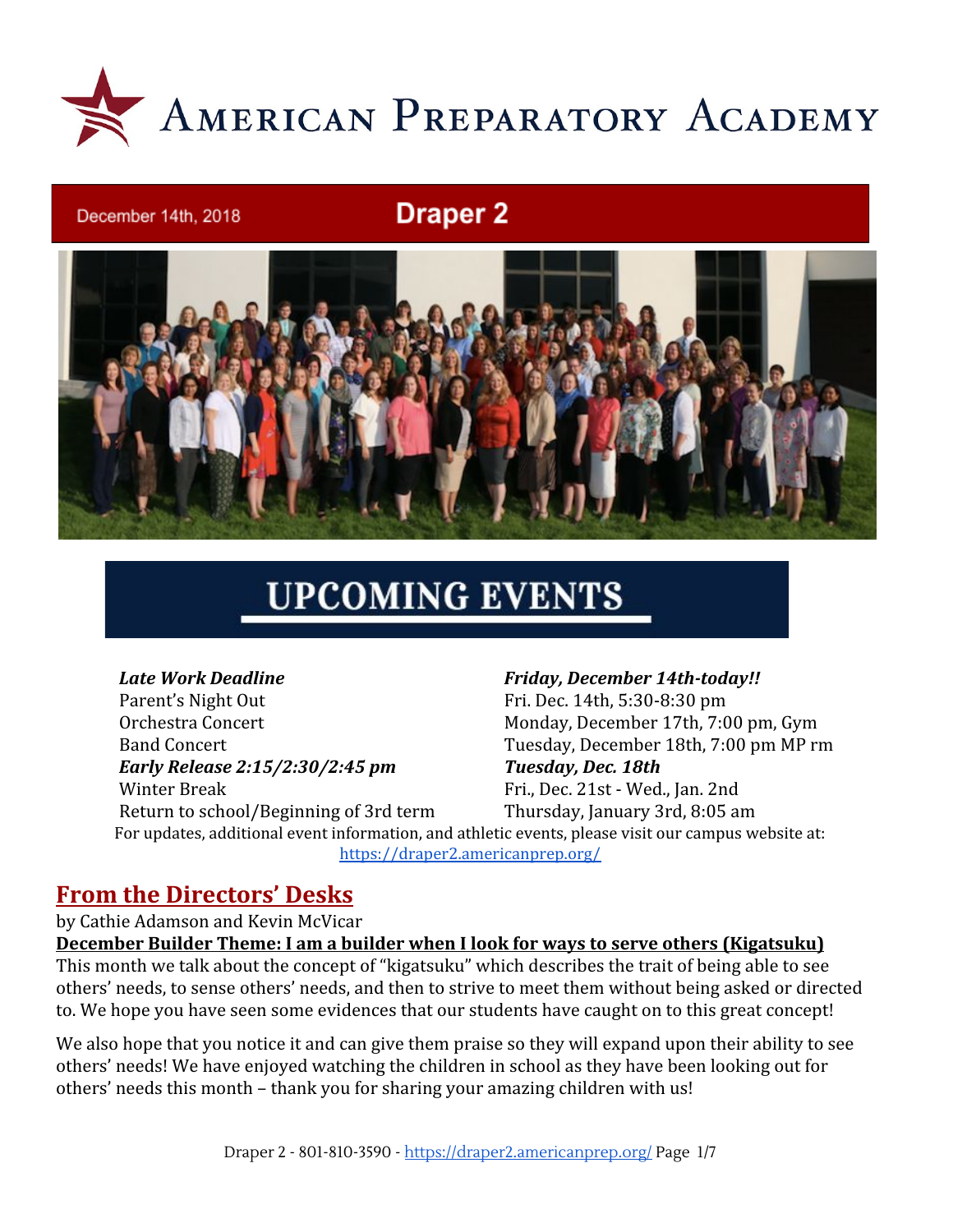

## **Science Fair Winners**

CONGRATULATIONS to the 6th grade Science Fair winners. They will be advancing to the SL Charter Science Fair in February. Alli Sorenson - 1st place Carter Vijay - 2nd place Samantha Milar - 3rd place

The following runners up will also be advancing to the SL Charter Science Fair - Emelia Humphries Luke Carlson Eliza Pierce Sarishika Pandini Jennifer Parke

## **CONGRATULATIONS TO ALL OF THE PARTICIPANTS!!**

## **From the Academic Office**

## **Students out at Recess:**

As the weather changes it is important that students are dressing appropriately. All students will have at least 1 recess every day, please ensure that they come with a warm coat, hat, and gloves so they can stay warm and healthy. It is important to us that students have the opportunity to go outside to exercise and get fresh air. Unless sent with a doctor's note, all students will be sent outside to recess with their class. We understand that sometimes the air quality will restrict some students from going outside. That is posted and teachers are aware of those students. Instructors have been directed to check the air quality signs throughout the day and make a decision of whether or not to take students out based on both quality and temperature. Please remember, recess time is a teacher's prep time and there is no staff member that can remain inside to monitor students who want to stay in because it is cold. Please expect and encourage your students to go outside every day.

## **Academic Update: Reading University**

The goal of the Reading University program is to instill a love for independent reading in our students. Our RU booklist provides value-based literature and varied informational texts that reinforce positive character traits, strengthen vocabulary, and enrich our curriculum.

Students are required to read a specified number of books each term from the Reading University book list and according to their grade level requirements:

- Students may read books at grade level, one grade level below their level, or at any level above their grade level.
- Students in Kindergarten and First Grade have the option of self-reading or being read to.
- Only books that are on the RU list qualify for this program (students are allowed one "free book" per term).
- Students may not read a book for credit more than one time.
- Books read to students in school do not qualify for RU credit.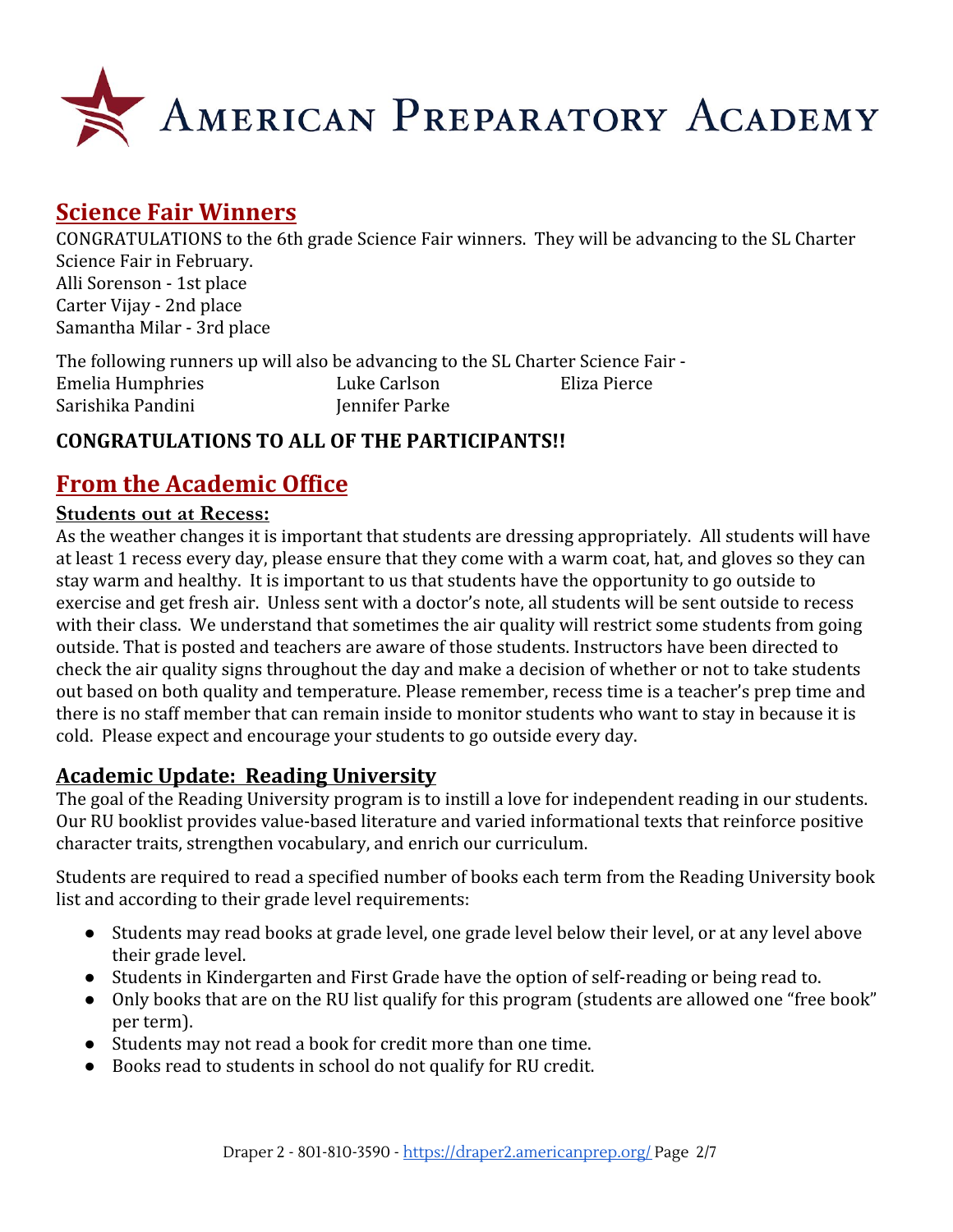AMERICAN PREPARATORY ACADEMY

## **Family Support Organization - Volunteer Opportunities**

## By: Nicole Harman

 Staff Appreciation is quickly approaching. Before we know it, February will be here and it will be time to shower our staff with love and appreciation. Our theme for this year is "Our staff is the greatest in the World". With 132 staff members, this is a big undertaking and we are in need of more help to pull this all off. If you would like to be involved, we would LOVE to have your help. Please email me at [nharman@apamail.org o](mailto:nharman@apamail.org)r come to our next meeting on Monday, December 17th at 1:00 pm in the conference room.

 Also, don't forget to turn in your Boxtops to your class, they really do add up. The batch that was recently turned in earned us \$545.00. If you don't want to clip and store physical Boxtops, there is an app that you can download that will allow you to scan receipts and turn them in digitally.

Go to your App store and you are looking for **"Box Tops Bonus App-School Fundraising. General Mills Inc."**

## *The funds brought in through the Box Top program will go toward updating and adding books to our classroom libraries.*

Thank you so much for your help as every little bit helps.

## **GEOGRAPHY BEE THANK YOU!!**

Thank you to Jen Hardy for taking the lead on the Geography Bee and for making sure it all ran efficiently and that it was a success for those participating. I'd also like to thank Kellie Bywater, Lanka Cibulova Becz, Cami Gorringe, Preety Agarwal and Claudia Higginson for helping Jen Hardy in many various ways on the day of the Geography Bee. And congratulations also to all of those students who participated--it was a HUGE success!

## **Character Development**

by Mandy Brown **\*\*ROCKS THE SOCKS!**

We are down to the last day of the donation drive and it has been so exciting to see how much we can accomplish as we all work together. We will announce our final count on Monday but we have been blown away by the generosity of our campus family! Our donations will be delivered to the shelter next week.

## **\*\*CRAZY SOCKS DAY AND CASUAL DRESS DAY**

Our campus earned the reward of CRAZY SOCKS on TUESDAY DECEMBER 18th for reaching the goal of 3000 donated pairs of socks, plus many blankets and coats for our Eagle Scout's additional collection for the Road Home.

## We have also earned CASUAL DRESS DAY on THURSDAY DECEMBER 20th.

*(\*casual dress day ... also called "free dress day" in the past.... allows students to wear dresses/skirts/pants and shirts/sweaters/shoes, no opened toed shoes or slippers, these items should be appropriate for school, modest clothing, shirts with sleeves, no tank tops, shorts and skirts should be within 3" of the knee, no negative messaging including obscenity or profanity. Also, no fitted athletic wear. You should be able to pinch an inch on each side. Our administration team may determine inappropriate attire as necessary.)*

## **\*\*DATE AND TIME CHANGE for 5th/6th grade Ambassador events:**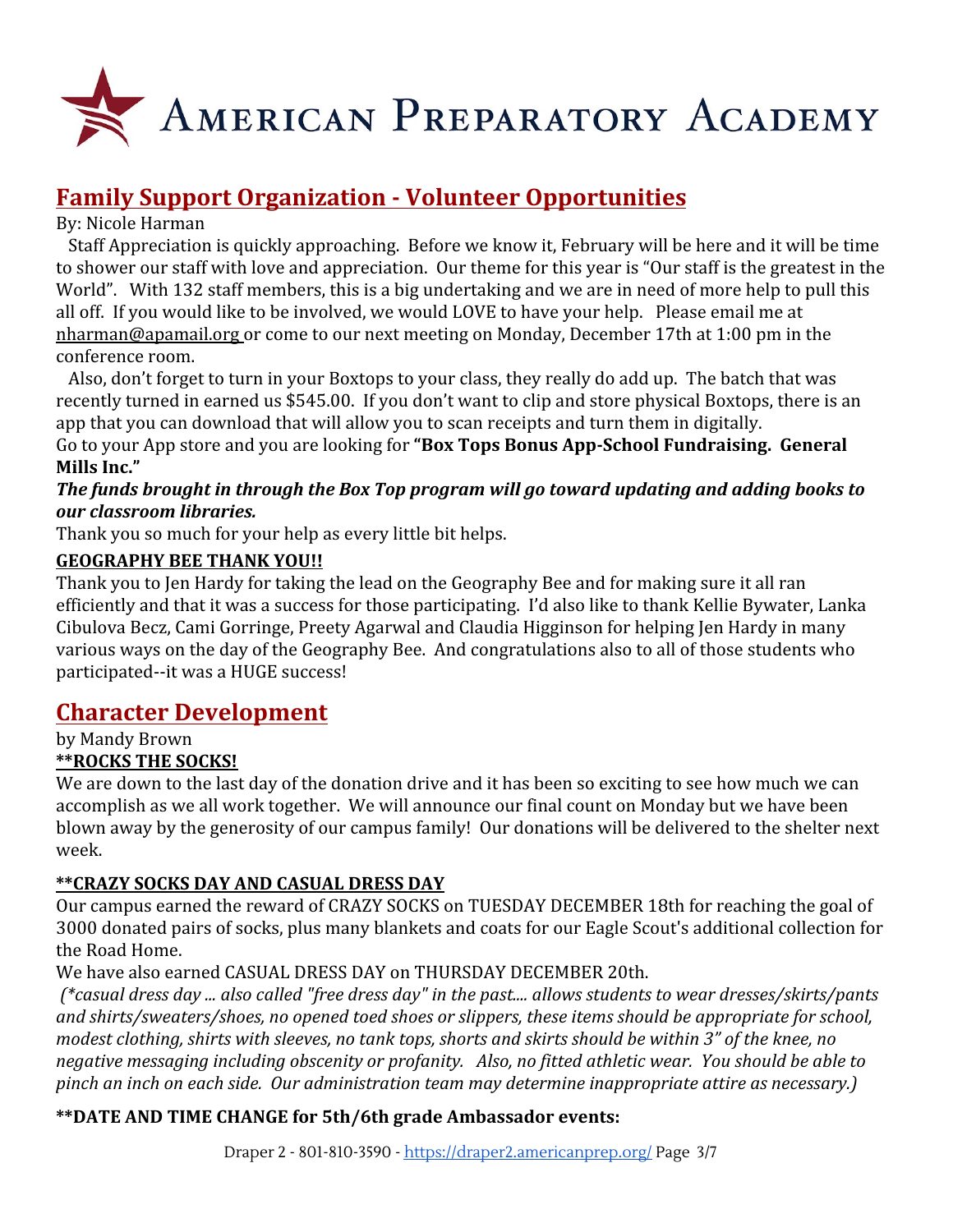

## *Fifth Grade* THURSDAY, Jan 17th "Celebrate" THURSDAY, Mar 21st "Rodeo Round Up" \*\*1:45 to 4:15 p.m. *Sixth Grade* THURSDAY, Jan 24th "Celebrate" THURSDAY, Mar 28th "Rodeo Round Up" \*\*1:45 to 4:15 p.m.

*Please note that these events now go AFTER SCHOOL. Please put the dates and times on your calendars now. It is worth re-arranging piano lessons or missing a sports practice just two times this year for your student to participate in these amazing events! Thank you for your support!*

## **WOULD YOU LIKE TO VOLUNTEER AT OUR AMBASSADOR EVENTS? The link is below!**

Sign up to help at our FIFTH GRADE EVENT January 17th <https://www.signupgenius.com/go/10C0444AFAE29ABFC1-celebrate>

Sign up to help at our SIXTH GRADE EVENT January 24th <https://www.signupgenius.com/go/10C0444AFAE29ABFC1-celebrate1>

## **After School Activities**

Here are the currently planned after-school activities for the term when we return from the Holiday Break.

### *Mondays:*

Chess Club 3:30-4:30 pm Still need parent volunteers, please contact Mr. McVicar<mailto:kmcvicar@apamail.org>

Play Well Lego STEM Classes Learning through Robotics K-1 Intro. 3:30-5:00 pm 1-2 2:30-3:30 pm 2-5 Challenge 3:30-5:00 pm Art Haven

## *Tuesdays: Wednesdays:*

K-6 2:30-4:00 pm

### *Thursdays:*

Learning Through Robotics 3-6 2:30-3:30 pm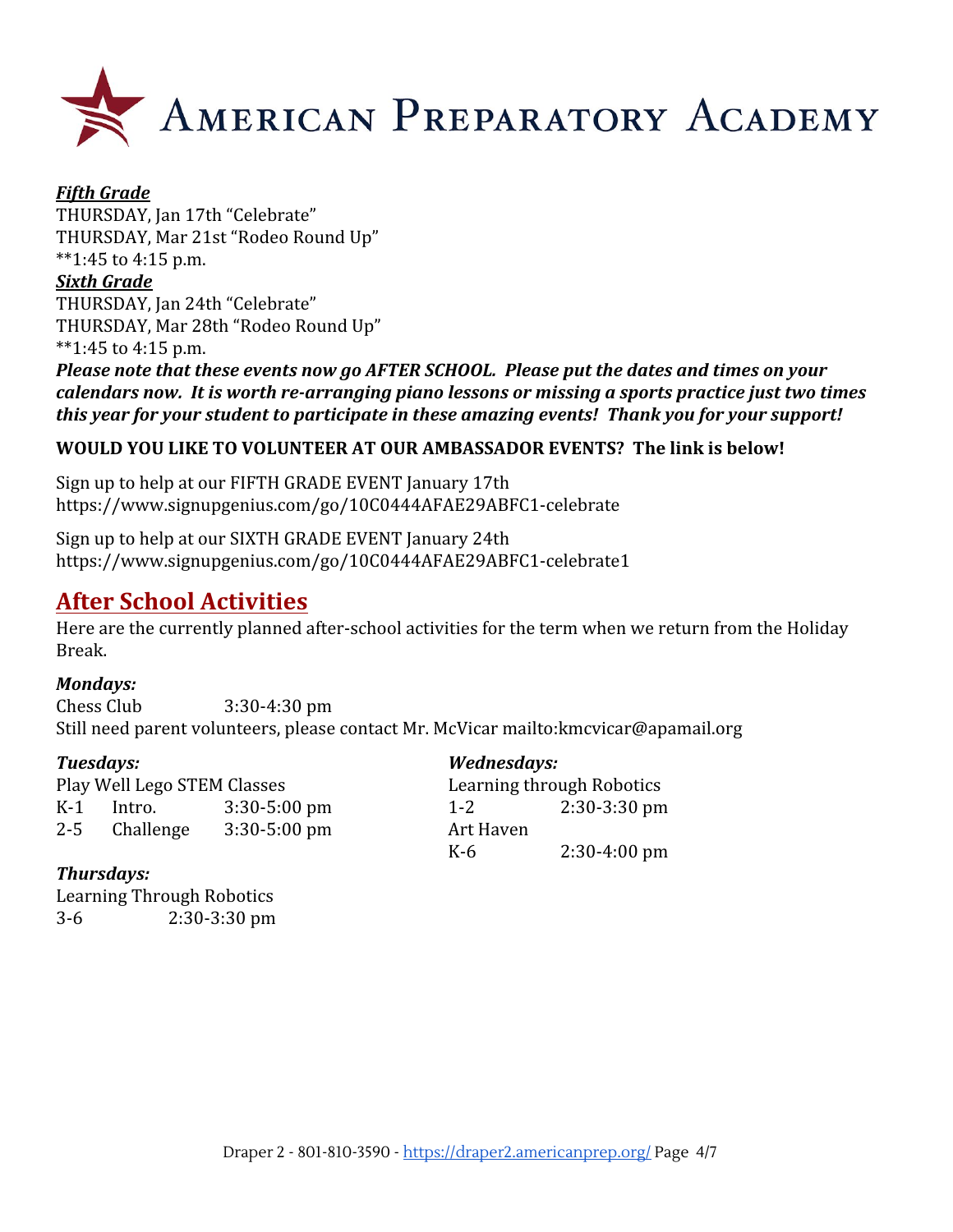

## **From the Front Office**

We have early release days Tuesday, Wednesday and Thursday next week. Here are the dismissal times for Tuesday, December 18th -

### **Draper 2 Families Only**

| Yellow single letter | $2:15$ pm         |
|----------------------|-------------------|
| Blue single letter   | $2:30$ pm         |
| Red single letter    | $2:40 \text{ pm}$ |

## **Draper 2 and Draper 3 Families**

All colors 2:55 pm

Draper 3 will be having a regular 2:50 release on Tuesday, so parents with students at both campus buildings PLEASE do not arrive before 2:55 so all of the other Draper 2 only families can pick up their students and be off campus before you arrive. Thank you for your cooperation.

This change of schedule is due to the fact that we needed to reschedule our elementary staff holiday party.

Kindergarten times for Tuesday, December 18th will be a regular Wednesday/Thursday schedule.

Wednesday, December 19th and Thursday, December 20th will be regular Wednesday/Thursday dismissals.

## **Curriculum**

Many thanks to the South Valley Rotary Club for donating dictionaries to all of our 3rd Grade students. These will be so useful now and in years to come as these students learn to be great spellers and writers! We so appreciate the support our wonderful community gives to our students!

## **Volunteer Opportunities!!**

YOU are needed in lots of many ways to keep YOUR school up and running in the way it should be. We ALWAYS do what's best for kids and your kids love seeing you here helping out. Below you will find lots of different opportunities to volunteer. Please consider coming in and helping out!

**\*Carpool Volunteer link (if you'd like to help it run as smooth as silk!) [https://www.signupgenius.com/go/20F0A45AEA828AAFC1-carpool](https://www.signupgenius.com/go/20F0A45AEA828AAFC1-carpool1)1**

## **Carpool Corner**

Although our cell phones are great communication devices, **PLEASE** resist the urge to use them while you are driving in our carpool system. Have a passenger in the car use the phone if absolutely needed; otherwise, do not use them when driving on our campus. Thank you for your cooperation.

## **\*School Lunch**

The menu for the rest of December AND January is now available and attached to the electronic Newsletter. There is A CHANGE in January in that we are offering the muffin and breadsticks EVERY WEEK! These are the 2 most popular items.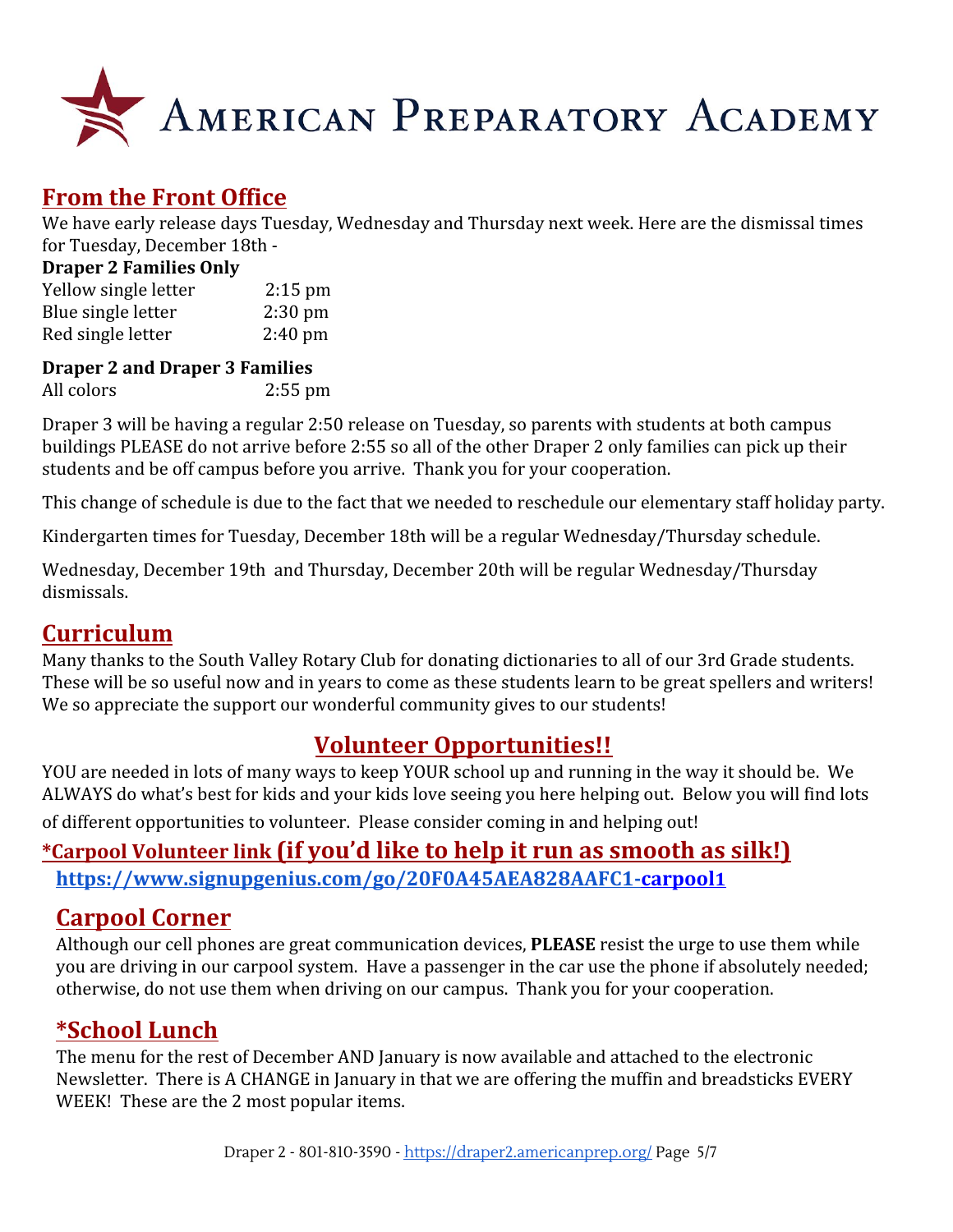

You can now order online - the link for online ordering can be found here[:](https://www.americanprep.org/school-lunch-program/) <https://www.americanprep.org/school-lunch-program/>

Also, this is a reminder that if your child has received a school lunch due to them forgetting a home lunch or not ordering a school lunch and has NOT paid for it yet, please come to the lunch room or call the lunch staff at (801) 810-3590 opt 3, to make arrangements.

### *New menu items coming in January 2019: Pizza, Tacos, & Nuggets*

## **Love And Logic -**

### **Quiet Times: The Greatest Holiday Gift**

What memories do you treasure from the holidays of your youth?

Here I sit trying to remember the cool gifts I received and the spectacularly entertaining things we did as a family. I don't remember much about the stuff….or the entertainment. I do remember the people.

I vividly remember Christmas when I was four. Grandma Marie was there. By the following year, cancer had taken her away. How thankful I am that we had time...sweet time where we were quiet and just enjoyed being together. Isn't it sad that it sometimes requires a great illness for us to still ourselves and truly connect with the people we love?

### **Be with the people you love**…**..not just under the same roof.**

The greatest holiday gift we can give our kids are limits...mostly limits on ourselves and the other adults in our lives.

The limits we set with ourselves, mostly curbing the natural inclination to do the impossible…..make the holidays a perfect experience for everyone. We all know what happens when we attempt to make everyone happy.

The limits we set with the other adults in our lives involve taking good care of ourselves and our kids. Caution! Some of these may cause severe shock:

We can't wait to see you guys. We'll need to leave by six so we can spend some quiet time with the kids before *bedtime.*

We love you and want to spend time with you. We are trying to help the kids be more relaxed and rested, so *we'll need to do this on another day.*

*We want to spend some time with everyone, so we'll be ordering pizza.*

Thanks for reading!

## Dr. Charles Fay

**To receive the Love and Logic newsletter and tips, go to their website: <https://www.loveandlogic.com/>**

## **YEARBOOK 2018/2019!!**

**Come one, come all, get your Draper 2 Elementary yearbook!! Yearbooks are now on sale.** Cost: **Pre-sale pricing now through March 3, 2019: March 4, 2019 through April 12, 2019:**

\$15.00 - soft cover \$20.00 - soft cover  $$20.00$  - hard cover  $$25.00$  - hard cover

### **ONLINE ORDERS ONLY, starting Monday, Nov. 5th!!**

### **PAYMENT FOR YEARBOOKS WILL NOT BE ACCEPTED AT THE SCHOOL.**

| 3 - Enter school code: apadraper2yb2018<br>1 - Go to bellphoto.com |
|--------------------------------------------------------------------|
|--------------------------------------------------------------------|

- 2 Click on Prepay 4 Click on Start and the gallery will open.
	- Draper 2 801-810-3590 <https://draper2.americanprep.org/> Page 6/7